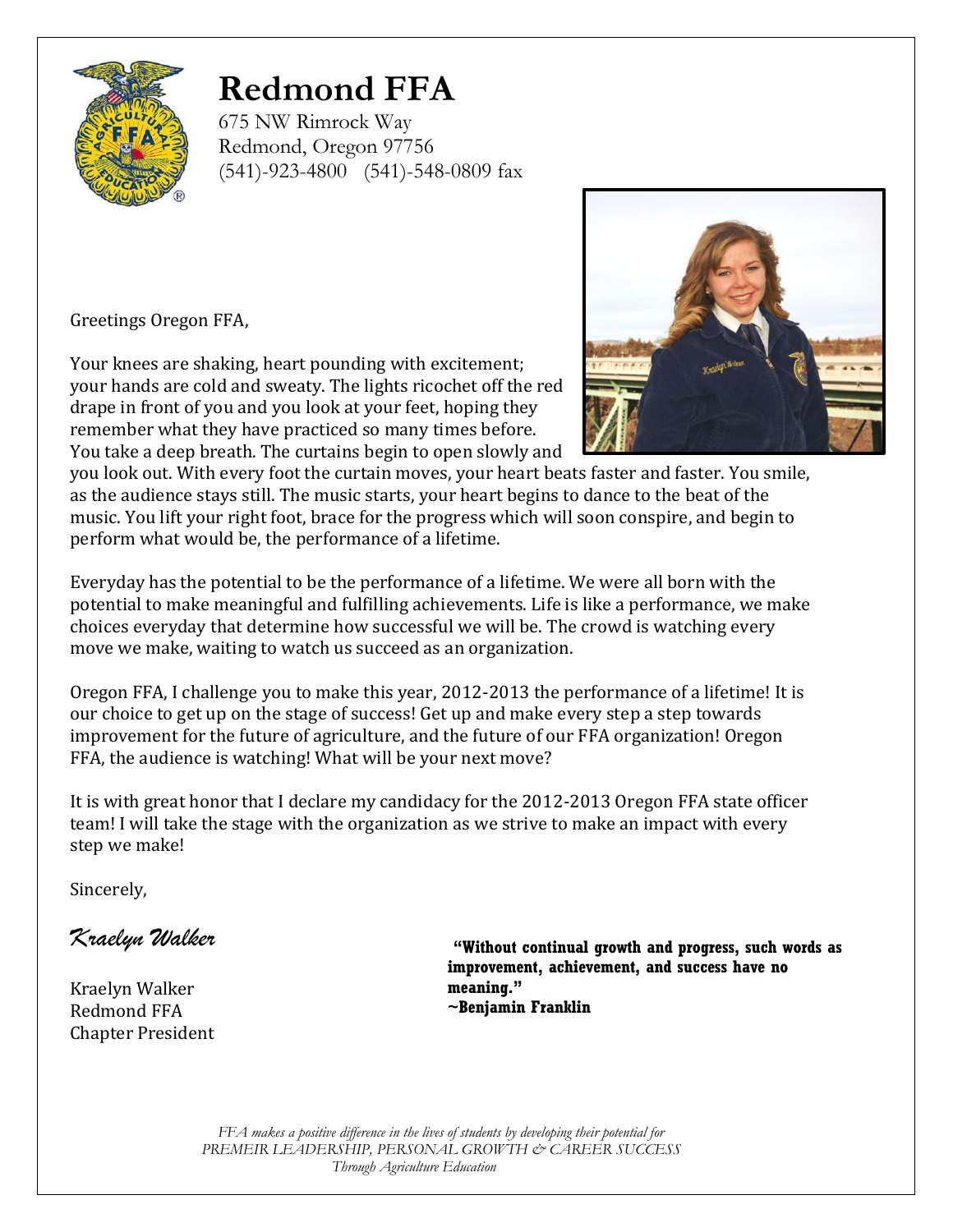## Activity page

## **Freshman**

**School Involvement** Honors Wind Ensemble Honors Contest District Solo Contest Christmas Concert Business and Leadership Leadership Choir

#### **Community involvement**

Winter Wishes Dance Team Washington Dance Competition Community Clean Up Fair grounds Clean Up Deschutes County Fair Toys for Tots Blankets for Foster Kids Beehive Secretary Beehive President 4-H Club 4-H Junior Leader Fair Grounds Clean Up Showmanship Class Pigeon Class Idea Fair

#### **Sophomore FFA**

Chapter Asst. Secretary Vice President Greenhand Degree State Convention District Leadership Camp Officer Retreat Livestock Judging Team Poultry Judging Team Greenhand Ceremony Banquet Committee Outstanding Member CDE Days State Poultry State Livestock Deschutes County Fair Oregon State Fair OWC Clean Up POA

## **School Involvement**

Honors Wind Ensemble

Honors Contest District Solo Contest Choir Business and Leadership Leadership

## **Community Involvement**

Ankony Bull Sale Winter Wishes Blankets for Foster kids Community Clean Up Miamaid Secretary Miamaid President 4-H Club Teen Staff 4-H Junior Leader Church Clean Up Dance Team Dance Competition Idea Fair

## **Junior**

**FFA** Vice President President Chapter Degree Chapter Degree Ceremony Greenhand Ceremony Greenhand Week District Leadership Camp Officer Retreat State Convention Poultry Judging Livestock Judging Banquet Committee Outstanding Leader District Poultry Deschutes County Fair Oregon State Fair LBCC Judging Clinic CDE Days Chico State Poultry Jackson County Judging State Livestock State Poultry OWC Clean Up POA

## **School Involvement**

Honors Wind Ensemble Honors Contest District Solo Contest State Solo Contest

Business and Leadership Leadership Choir

#### **Community Involvement**

Ankony Bull Sale Winter Wishes Blankets for Foster Kids Community Clean Up Parade Clean Up Church Clean Up Teen Staff 4-H Junior Leader 4-H Club Laural Secretary Laual President Dance Team Dance Competition Showmanship Class Idea Fair District Grievance Committee

## **Senior**

**FFA** President Chapter Degree Ceremony Greenhand Ceremony Greeanhand Week Poultry Judging Livestock Judging Soils Judging Team District Soils Chico State Poultry Welcome Back BBQ National FFA Convention District Leadership Contest

## **School Involvement**

Honors Wind Ensemble Business and Leadership

## **Community Involvement**

Ankony Bull Sale Blankets for Foster Kids Winter Wishes 4-H Junior Leader Judged High Desert Hop Idea Fair Church Clean Up District YCL District Grievance Committee Teen Staff 4-H Junior Leader

*FFA makes a positive difference in the lives of students by developing their potential for PREMEIR LEADERSHIP, PERSONAL GROWTH & CAREER SUCCESS Through Agriculture Education*